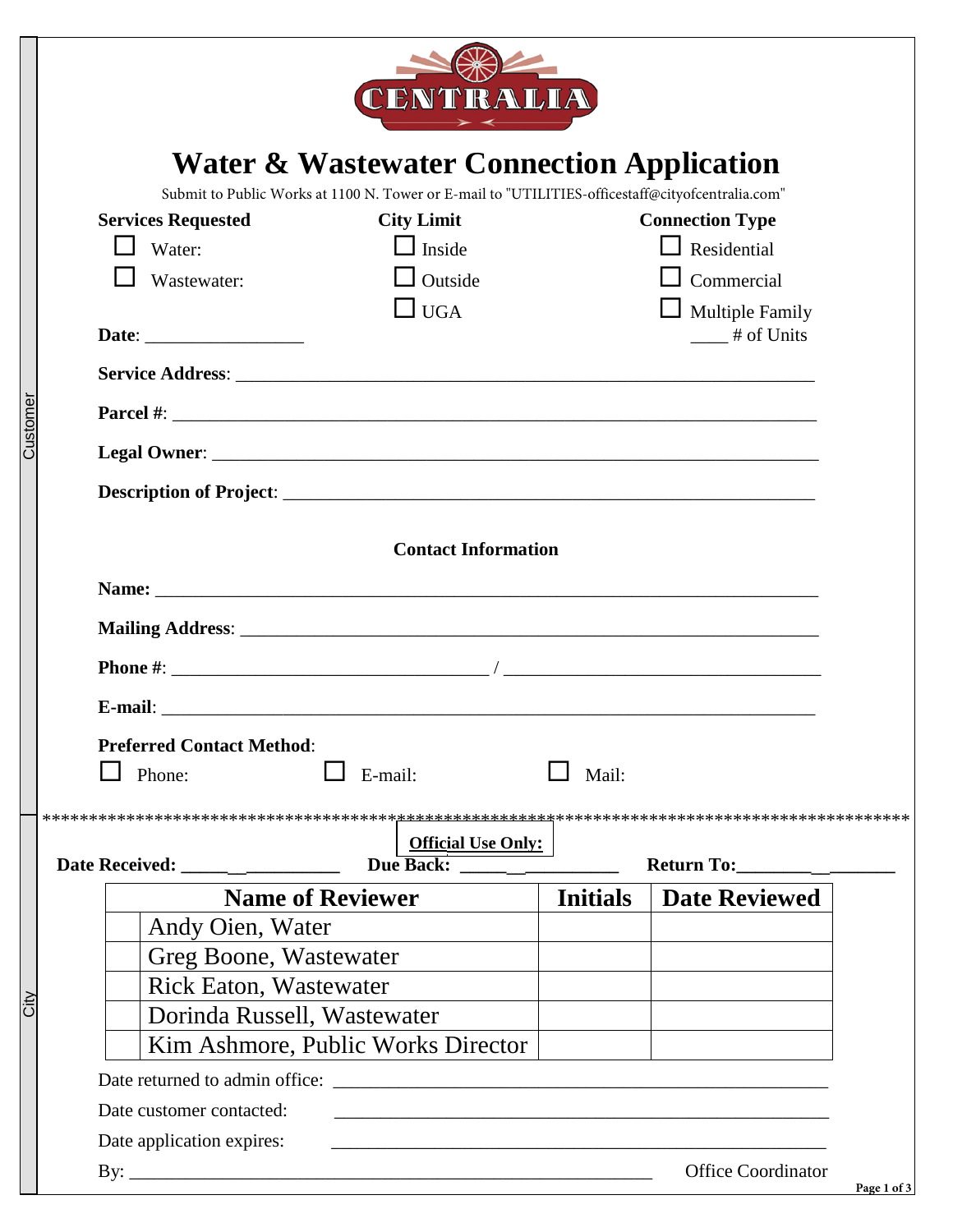|          |                                                                                                                                                             | <b>Fee Worksheet</b><br>Allow ten (10) working days for processing<br>Fee estimate only and subject to revision |  |  |  |  |
|----------|-------------------------------------------------------------------------------------------------------------------------------------------------------------|-----------------------------------------------------------------------------------------------------------------|--|--|--|--|
|          | <b>Water Utility:</b><br>$\square$ Residential:<br>$\Box$ Single Family $\Box$ Multiple Family                                                              | Number of Units                                                                                                 |  |  |  |  |
|          | _Number of Hookups Requested<br>Well on-site or planned? $\Box$ No $\Box$ Yes If yes, Explain: $\Box$ No $\Box$ Yes If yes, Explain:                        |                                                                                                                 |  |  |  |  |
| Customer | <b>Water Meter Size:</b><br>Residential: $\Box$ 3/4 inch Meter                                                                                              |                                                                                                                 |  |  |  |  |
|          | Commercial: $\Box$ 3/4 inch Meter<br>$\Box$ 1 inch or larger (size $\_\_$                                                                                   | $\Box$ 3/4 inch Sprinkling Meter<br>$\Box$ Fire Meter                                                           |  |  |  |  |
|          | <b>Wastewater Utility:</b><br>$\Box$ Residential:<br>Basement on-site or planned? $\square$ No $\square$ Yes If yes, see backwater valve requirements below | $\Box$ Single Family $\Box$ Multiple Family<br>_____ Number of Units                                            |  |  |  |  |
|          |                                                                                                                                                             | Applicant shall be charged fee rate in effect at the time of payment                                            |  |  |  |  |
|          |                                                                                                                                                             | Fees are adjusted every January 1st                                                                             |  |  |  |  |
|          | <b>Water Utility Estimated Fees</b>                                                                                                                         | <b>Wastewater Utility Estimated Fees</b>                                                                        |  |  |  |  |
|          | Capital Facility \$                                                                                                                                         | Capital Facility \$                                                                                             |  |  |  |  |
|          | Estimate (See Attachment) \$                                                                                                                                | Sewer Permit \$                                                                                                 |  |  |  |  |
|          |                                                                                                                                                             | Latecomer $\frac{1}{2}$                                                                                         |  |  |  |  |
|          | Other \$                                                                                                                                                    | Other \$                                                                                                        |  |  |  |  |
|          | Description:                                                                                                                                                | Description:                                                                                                    |  |  |  |  |
|          | Estimated Fees \$                                                                                                                                           | Estimated Fees \$                                                                                               |  |  |  |  |
|          | Comments (Including backflow protection):                                                                                                                   | Comments (Including Fats, Oils, Grease (FOG), and                                                               |  |  |  |  |
| Ğİ       |                                                                                                                                                             |                                                                                                                 |  |  |  |  |
|          | <b>Documents Attached for Completion:</b>                                                                                                                   | <b>Documents Attached for Completion:</b>                                                                       |  |  |  |  |
|          | <b>Covenant for Annexation</b>                                                                                                                              | <b>Covenant for Annexation</b>                                                                                  |  |  |  |  |
|          | Water Main Extension Agreement                                                                                                                              | Wastewater Main Extension Agreement                                                                             |  |  |  |  |
|          | <b>Pump Station Upgrade Agreement</b>                                                                                                                       | <b>EXAMPLE Pump Station Upgrade Agreement</b>                                                                   |  |  |  |  |
|          | <b>Easement</b>                                                                                                                                             | Lift Station Upgrade Agreement                                                                                  |  |  |  |  |
|          | <b>Example 2</b> Backflow Agreement<br><b>Backflow Prevention Guidelines</b>                                                                                | __ Grinder Pump Agreement<br>Easement                                                                           |  |  |  |  |
|          |                                                                                                                                                             | <b>Example 3</b> Outside UGA-Lewis County Approval                                                              |  |  |  |  |
|          |                                                                                                                                                             |                                                                                                                 |  |  |  |  |
|          |                                                                                                                                                             | Pay Fees at City of Centralia Public Works - 1100 N. Tower Avenue<br>Page 2 of 3                                |  |  |  |  |